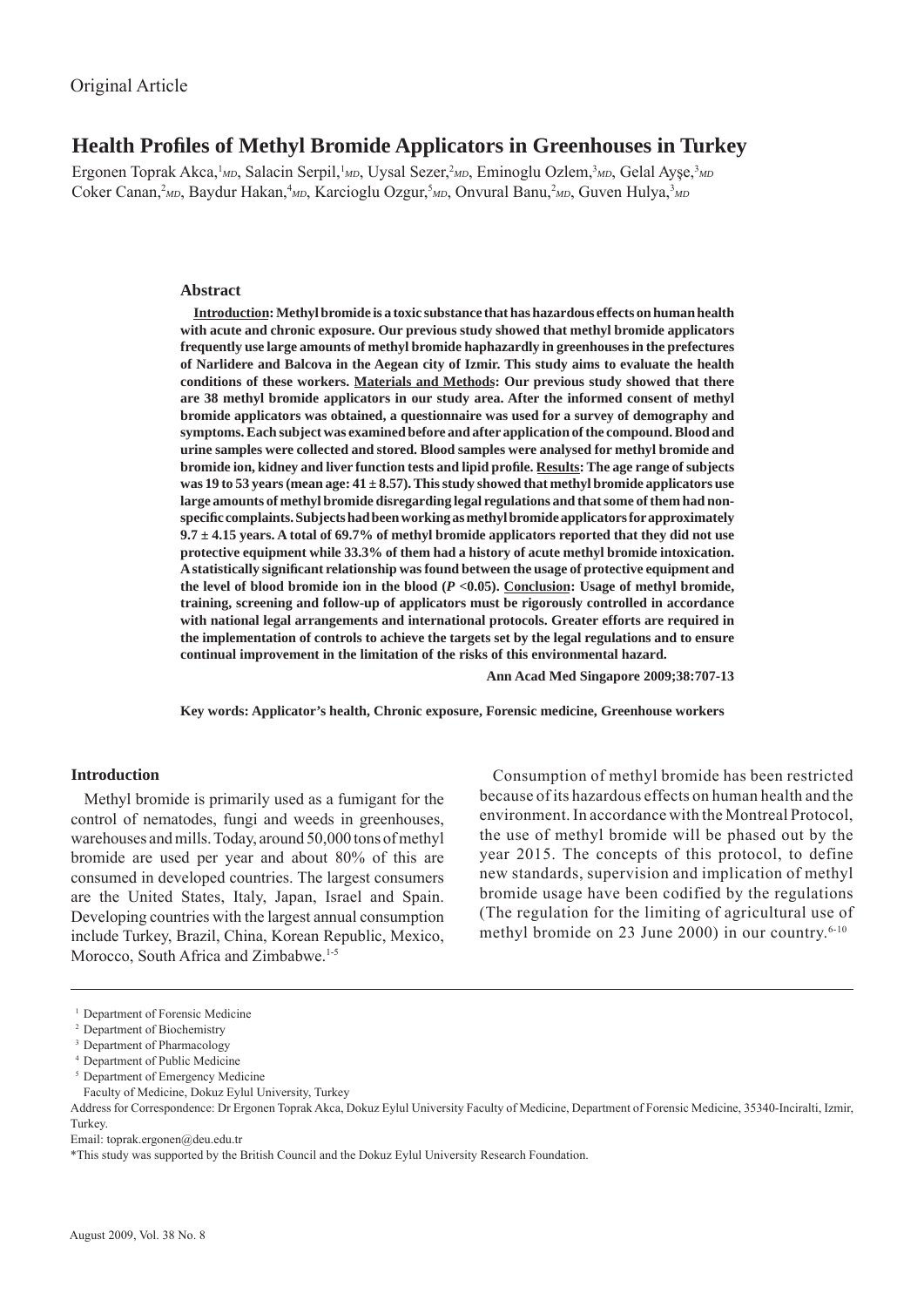In Turkey, although there is a high level of consumption and legal regulation of methyl bromide usage, no information is available on the health profile of methyl bromide applicators. In our previous study, we observed that methyl bromide applicators use methyl bromide haphazardly even without protective clothes.<sup>11</sup> This study aims to evaluate the health status of methyl bromide applicators in greenhouses in the prefectures of Narlidere and Balcova in the province of Izmir.

### **Materials and Methods**

#### *Ethics Committee*

The proposal of the study was submitted to the Ethics Committee of Dokuz Eylul University School of Medicine. This Committee approved the project (document number 63/2001, dated 25 October 2001).

#### *Subjects*

Out of the 38 methyl bromide applicators included in our previous study, $\frac{11}{15}$  could be reached and agreed to be included in our current study. With the inclusion of 18 additional individuals who were working as methyl bromide applicators during the period of the current study, the total number of subjects became 33. The population from which subjects were recruited was the same as for our previous study.<sup>11</sup>

#### *Physical Examination*

Methyl bromide applicators were invited to our hospital. The subjects were provided with explanations regarding the study and written informed consents were obtained. A questionnaire was prepared to obtain data related with the demographic features, application habits and some complaints which may be relevant to their habits. During the face-to-face interview, each subject was supplied with the questionnaire.

Before the physical and neurological examinations, subjects' medical histories were taken and blood and urine samples collected and stored. All methyl bromide applicators were re-examined after methyl bromide application. Re-evaluation consisted of all the steps that had been undertaken in the first evaluation. Thirteen applicators could not attend the re-evaluation since some of them had quit their jobs and some of them had health problems. Therefore, only 20 (60%) applicators could be included in the re-evaluation steps.

#### *Sampling*

Collected blood samples were analysed for methyl bromide and bromide ion, kidney and liver function tests and lipid profile. Two blood samples were collected concurrently from each subject. Blood samples (8.6  $\pm$ 0.26g) were incubated for methyl bromide in pre-weighed 22-mL crimp-top sealed gas chromatography (GC) glass vials containing 2 g sodium chloride, capped, re-weighed and stored at -20°C until analysis.

Blood samples were drawn for serum bromide, Neuron Specific Enolase (NSE) and routine biochemical analysis after 12-hour fasting was done. Urine samples were collected and stored at -70°C until analysis. The urine samples were analysed biochemically.

#### *Control Group*

Twenty people were chosen for the control group. The individuals in the control group had different jobs and their ages and gender were similar to the people in the applicator group. Sampling and analysing procedures were done by the same methods and using the same parameters.

### *Analyses*

# *Determination of serum bromide levels by a colorimetric method*

Serum levels of bromide, a parameter for biomonitoring exposure to methyl bromide, was measured by a colorimetric method based on the oxidation of bromide to bromine, which reacts with phenolsulfonphtlein in the presence of chloramine-T to yield a coloured complex measured at 589 nm.12 For calibration, 50 mM sodium bromide standard stock solution was diluted to contain 25; 50; 100; 200; 400 nmol bromides/100 μL, respectively. A serum pool was prepared using blood samples obtained from non-exposed healthy individuals and standard addition at different concentrations was applied in order to determine linearity and precision. The detection limit was 3.37 mg/L (41.1 nmoL/mL) or 5.28 mg/L (66.0 nmoL/mL) with 95% or 99% probability, respectively. The method was linear up to 56 mg/L (700 nmoL/mL). CV values for 12 mg/L (150 nmoL/mL) and 32 mg/L (400 nmoL/mL) were 3.05 (n = 20) and 1.49 (n  $= 20$ ), respectively. The recovery was 89% for 12 mgL/L and 102% for 32 mg/L. The minimum limit that could be assessed for bromide ion was 3.4 mg/L, therefore the values below this level were also considered as 3.4 mg/L.

### *Determination of methyl bromide*

#### 1. Reagents

 Methyl bromide (99.5%) was obtained from Labor Dr. Ehrenstorfer-Schafers (Germany) and sodium chloride was purchased from Sigma-Aldrich Chemie, (Stteinheim, Germany).

2. Gas chromatographic conditions The amount of methyl bromide in blood samples was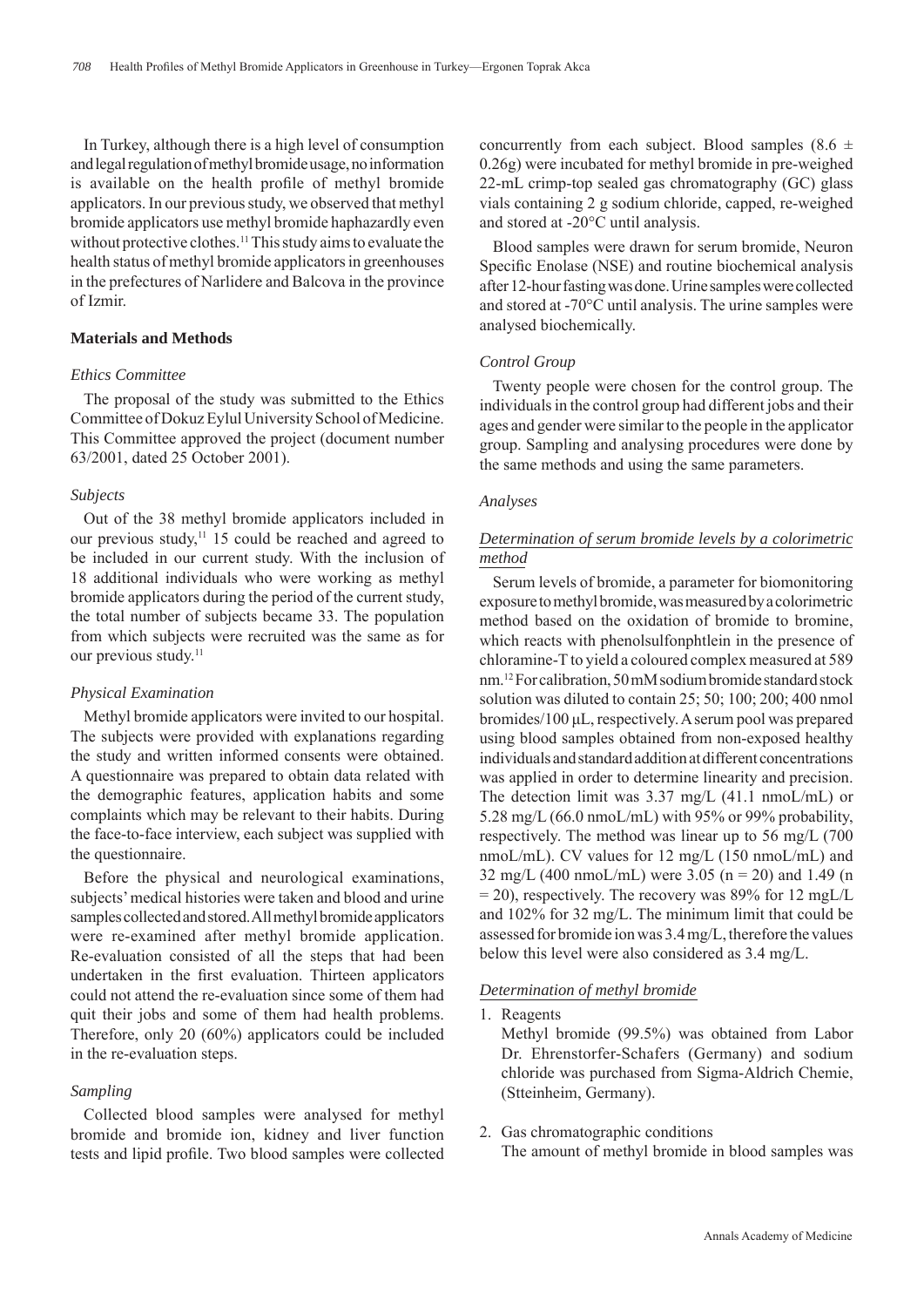Table 2. Methyl Bromide Workers' Application Characteristics

determined by a headspace (Agilent 7694) GC/MS (Hewlet Packard 6890 GC, 5973 MSD). A J&W, DB-624 capillary column with dimensions of 30 m x 0.25 mm x 1.4 μm was used for the determination. The selected-ion monitoring (SIM) mode was chosen.

 The samples were held for 12 minutes at 45°C in the headspace before the analysis. The injection port and detector temperatures were 250°C and 290°C, respectively. The temperature was held at 45°C for 3 minutes and adjusted to increase from 45°C up to 200°C with an increase rate of 20°C/min. For methyl bromide, m/z 94 was used for quantitative calculation, and m/z 96 as qualifier ion. The retention time for methyl bromide was 2.73 minutes. The concentration of methyl bromide in blood was calculated by dividing the amount by the weight of the blood sample. Staff performing the assay were blinded to the exposure of subjects to methyl bromide.

|  | Table 1. Methyl Bromide Worker's Demographic Characteristics |
|--|--------------------------------------------------------------|
|--|--------------------------------------------------------------|

|                            | <b>Subjects</b>          |       | <b>Control</b> group |         |  |
|----------------------------|--------------------------|-------|----------------------|---------|--|
|                            | <b>Frequency Percent</b> |       | Frequency            | Percent |  |
| <b>Sex</b>                 |                          |       |                      |         |  |
| Male                       | 28                       | 84.8  | 15                   | 75.0    |  |
| Female                     | 5                        | 15.2  | 5                    | 25.0    |  |
| Age $(y)$                  |                          |       |                      |         |  |
| 19-39                      | 12                       | 36.4  | 12                   | 60.0    |  |
| $40 - 59$                  | 21                       | 63.6  | 8                    | 40.0    |  |
| $Mean \pm SD$              | $41.0 \pm 8.6$           |       | $40 \pm 8.6$         |         |  |
| Median                     | 43                       |       | 40                   |         |  |
| Minimum                    | 19                       |       | 27                   |         |  |
| Maximum                    | 53                       |       | 55                   |         |  |
| <b>Education status</b>    |                          |       |                      |         |  |
| Illiterate                 | 1                        | 3.0   |                      |         |  |
| Primary school             | 18                       | 54.5  |                      |         |  |
| High school                | 11                       | 33.3  | $\overline{2}$       | 10      |  |
| University                 | 3                        | 9.1   | 18                   | 90      |  |
| <b>Marital</b> status      |                          |       |                      |         |  |
| Married                    | 28                       | 84.8  | 17                   | 85      |  |
| Single                     | 5                        | 15.2  | 3                    | 15      |  |
| Residence near greenhouse? |                          |       |                      |         |  |
| Yes                        | 17                       | 51.5  | ÷                    | 0.0     |  |
| N <sub>o</sub>             | 16                       | 48.5  | 20                   | 100.0   |  |
| <b>Total</b>               | 33                       | 100.0 | 20                   | 100.0   |  |

|                                          | <b>Frequency</b> | Percent |
|------------------------------------------|------------------|---------|
| <b>Job experience</b>                    |                  |         |
| $0-10$ years                             | 11               | 33.3    |
| $11-20$ years                            | 22               | 66.7    |
| $Mean \pm SD$                            | $9.8 \pm 4.2$    |         |
| Median                                   | 10.0             |         |
| Minimum                                  | 3.0              |         |
| Maximum                                  | 20.0             |         |
| <b>Frequency of application</b>          |                  |         |
| Once a month                             | 1                | 3.0     |
| 5-6 times of year                        | $\mathbf{1}$     | 3.0     |
| Once a year                              | 24               | 72.7    |
| Once two years                           | $\tau$           | 21.2    |
| Amount of each application               | 33               | 100.0   |
| 0-5 gas cylinders                        | 24               | 72.7    |
| More than 6 gas cylinders                | 9                | 27.3    |
| $Mean \pm SD$                            | $6.6 \pm 7.2$    |         |
| Median                                   | 5.0              |         |
| Minimum                                  | 1.0              |         |
| Maximum                                  | 30.0             |         |
| Application area within a year           |                  |         |
| 1-19 decare                              | 26.00            | 78.8    |
| 20-40 decare                             | 7.00             | 21.2    |
| $Mean \pm SD$                            | $9.3 \pm 11.3$   |         |
| Median                                   | 5.0              |         |
| Minimum                                  | 1.0              |         |
| Maximum                                  | 40.0             |         |
| <b>Usage of protective equipment</b>     |                  |         |
| Yes                                      | 10               | 30.3    |
| No                                       | 23               | 69.7    |
| <b>History of suspected intoxication</b> |                  |         |
| Yes                                      | 11               | 33.3    |
| No                                       | 22               | 66.7    |
| Total                                    | 33               | 100.0   |

3. Preparation of methyl bromide standards

 A calibration curve for the measurement of methyl bromide was formed by mixing bank blood samples with methyl bromide containing solution in a total volume of 2 mL to give the following concentrations of 0, 0.1, 0.2, 0.6, 0.8 and 1.0 μg/mL methyl bromide. The relationship between response and analyte concentration was linear in the considered calibration range  $(r^2=1.0)$ .

The limit of quantification of methyl bromide in blood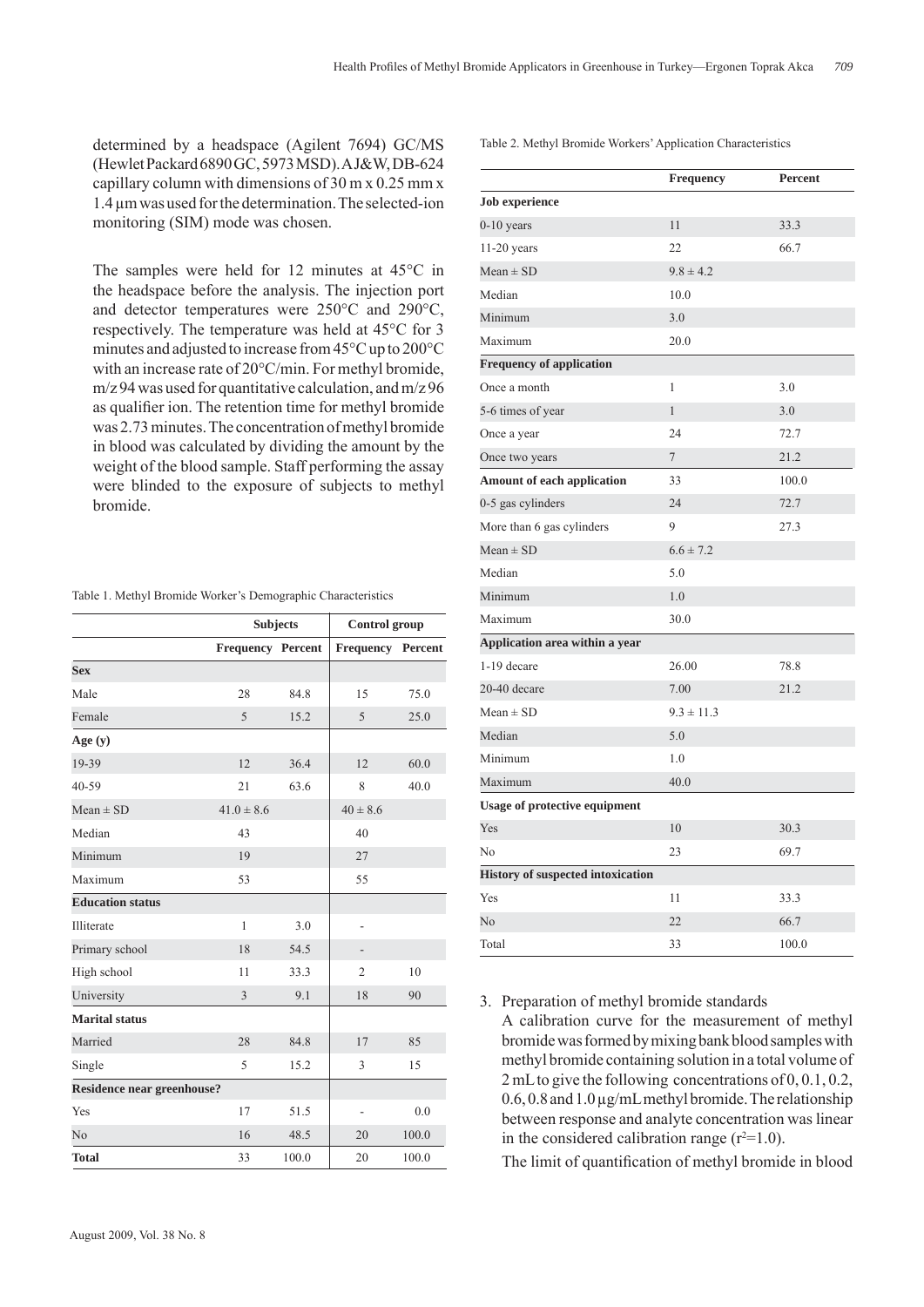was 0.05 μg/mL. The intraday co-efficient of variation for methyl bromide concentration at 0.2, 0.4, 0.6 and 0.8 μg/mL was 4.9, 6.5, 7.1 and 13.9%, respectively  $(n = 4$  for each concentration). The interday co-efficient of variation for methyl bromide solution at 0.3 and 0.7  $\mu$ g/mL was 6.4 and 9.2% (n = 13, 12), respectively. Blood and urine biochemical analyses were performed using Roche kits in a Hitachi auto analyser (Roche, Basel, Switzerland). Serum NSE levels were measured by the electrochemiluminescence method with Elecsys 2010 analyser (Roche, Basel, Switzerland).

# **Results**

Methyl bromide workers' demographic characteristics are shown in Table 1. Methyl bromide workers' application characteristics are shown in Table 2. Our study showed that methyl bromide was being used by uncertificated people in our region. Out of 33 applicators, only 1 was an agricultural engineer and had the authority to apply methyl bromide. During the interviews, some applicators alleged that the application pressure and the dosage recommended by agricultural engineers were not appropriate. They prefer the way of application which they had learnt from their fathers.

Neurological, psychiatric, gastrointestinal and respiratory system complaints were the most common symptoms reported by 33 greenhouse workers. Of all the workers, 17 (51.5%) had psychiatric complaints (sleep disorders, behaviour disorder), 15 (45.5%) had neurological complaints

(headache, dizziness), 12 (36.4%) had respiratory system complaints (dyspnoea, cough, phlegm) and 10 (30.3%) had gastrointestinal complaints (abdominal pain, burning stomach pain). Four subjects (8%) reported respiratory problems such as asthma and chronic bronchitis, while 3 (6%) mentioned gastric ulcers. Six workers suffered from chronic disorders which were under control with medications. Physical examinations revealed pharyngeal hyperemia in 9 applicators (18%).

Blood and urine biochemical test results were usually found to be normal. Only 1 applicator's blood glucose level was very high (pre-application [299 mg/dL] and post-application [121 mg/dL] levels). He was sent to the department of internal medicine.

Methyl bromide was not detectable in any of the blood samples (the limit of quantification was  $0.05 \mu g/mL$ ).

Serum bromide ion levels determined via biochemical methods were above the considered cut off value (3.4 mg/ dL) in 2 of the 33 applicators. Since these 2 applicators did not apply methyl bromide, they did not attend the re-evaluation. The post-application bromide ion levels of 6 individuals were higher than their pre-application bromide ion levels, which had been below 3.4 mg/dL. Socio-demographical data and the information on the application, which are suggested to have a role in this increase, were investigated. No significant correlations with age, gender, residence, the frequency of application, the time of application, the amount of methyl bromide

Table 3. Probable Factors Influencing Serum Bromide Ion Levels (Categorical Variables)

|                              | Increase in serum bromide ion levels |                |                  |         |              |       |
|------------------------------|--------------------------------------|----------------|------------------|---------|--------------|-------|
|                              |                                      | N <sub>0</sub> |                  | Yes     |              |       |
| <b>Variables</b>             | Count                                | Percent        | <b>Count</b>     | Percent | <b>Total</b> | $P^*$ |
| <b>Sex</b>                   |                                      |                |                  |         |              |       |
| Man                          | 13                                   | 76.5           | 4                | 23.5    | 17           |       |
| Woman                        |                                      | 33.3           | $\overline{2}$   | 66.7    | 3            | 0.202 |
| Protective equipment         |                                      |                |                  |         |              |       |
| Used                         | 8                                    | 100.0          | $\boldsymbol{0}$ | 0.0     | 8            |       |
| Not used                     | 6                                    | 50.0           | 6                | 50.0    | 12           | 0.042 |
| Leakage during application   |                                      |                |                  |         |              |       |
| Yes                          | 3                                    | 60.0           | $\overline{2}$   | 40.0    | 5            |       |
| N <sub>o</sub>               | 11                                   | 73.3           | $\overline{4}$   | 26.7    | 15           | 0.613 |
| <b>Location of residence</b> |                                      |                |                  |         |              |       |
| Near greenhouse              | 6                                    | 75.0           | $\overline{c}$   | 25.0    | 8            |       |
| Far from greenhouse          | 8                                    | 66.7           | $\overline{4}$   | 33.3    | 12           | 0.545 |
| * Fisher's Exact Test        |                                      |                |                  |         |              |       |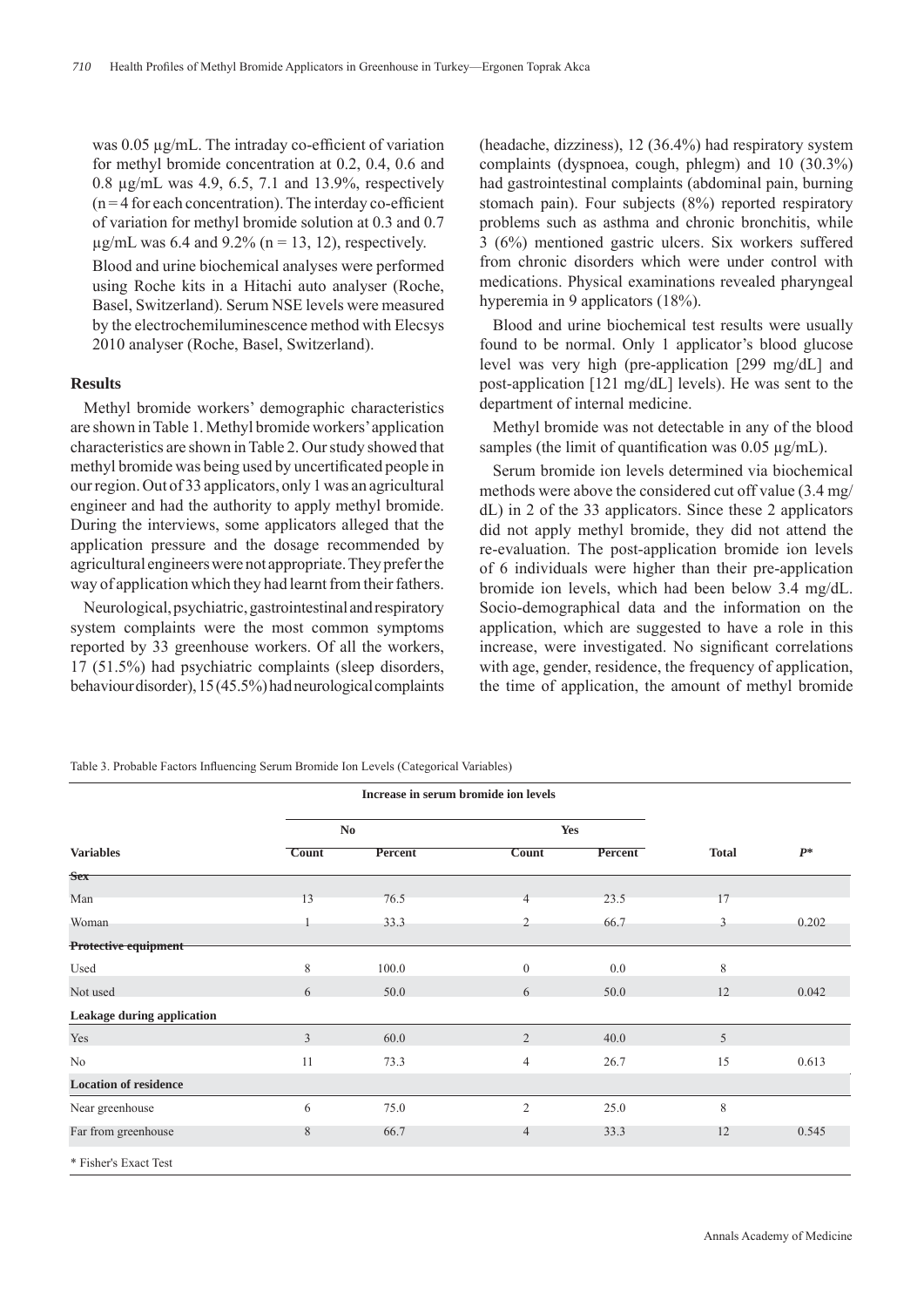#### Table 4. Probable Factors Influencing Serum Bromide Ion Levels (Numeric Variables)

|                                      |    | <b>Percentiles</b> |               |                  |          |                  |  |
|--------------------------------------|----|--------------------|---------------|------------------|----------|------------------|--|
|                                      | N  | 25th               | <b>Median</b> | 75 <sub>th</sub> | $Z^{**}$ | $\boldsymbol{p}$ |  |
| Age                                  | 20 | 35.0               | 42.0          | 43.0             | $-0.083$ | 0.934            |  |
| The last time of application (Day)   | 20 | 3.0                | 4.5           | 14.5             | $-1.369$ | 0.171            |  |
| Frequency of application             | 20 | 1.3                | 3.0           | 7.5              | $-0.460$ | 0.646            |  |
| Amount of application (Gas cylinder) | 20 | 2.0                | 3.0           | 5.8              | $-0.335$ | 0.738            |  |
| Area (Decare)                        | 20 | 2.0                | 2.5           | 18.8             | $-0.254$ | 0.800            |  |

\*\* Mann-Whitney U test

Table 5. Serum Bromide Ion Levels of the Cases Before and After Application

|                                      |        | Before application (mg/L) | After application (mg/L) |  |
|--------------------------------------|--------|---------------------------|--------------------------|--|
| $\mathbf N$                          |        | 20                        | 20                       |  |
| Mean                                 |        | 3.40                      | 5.08                     |  |
| Std. deviation                       |        | 0.00                      | 4.63                     |  |
| Minimum                              |        | 3.40                      | 3.40                     |  |
| Maximum                              |        | 3.40                      | 20.60                    |  |
| Percentiles                          | 25th   | 3.40                      | 3.40                     |  |
|                                      | Median | 3.40                      | 3.40                     |  |
|                                      | 75th   | 3.40                      | 3.62                     |  |
| Test statistics( $*$ )               |        | Ζ                         | P                        |  |
| Before application-After application |        | $-2.201$                  | 0.028                    |  |

\* Wilcoxon Signed Ranks Test

applied, the area of application, direct exposure to methyl bromide due to leakage and the increase in serum bromide ion levels were found (Table 2). On the other hand, there was a significant correlation between the increase in serum bromide ion levels and protective equipment use (Fisher's Exact test,  $P \le 0.05$ ) (Tables 3 and 4).

Revealed serum bromide levels, before and after methyl bromide applications, were compared. Statistically, the difference between those levels was significant  $(P \le 0.05)$ (Table 5).

Twenty applicators were compared to 17 controls according to blood bromide values before and after the application. There was no significant difference between the applicators and controls in blood bromide values (Table 6).

Mean serum NSE value was found to be  $3.06 \times 1.82$  ng/ mL for the first 33 people and 2.64  $(\pm 1.47)$  ng/mL for 20 people who came for the re-evaluation. All of the results were within the normal limits (<16.3 ng/mL).

# **Discussion**

In accordance with the Montreal Protocol, "The regulation for the limiting of agricultural use of methyl bromide" was put into effect on 23 June 2000 in our country. According to this regulation, methyl bromide can only be applied by applicators who have received certificates after relevant education. In this study, uncertificated applicators preferred the way of application which they had learnt from their fathers. The reason for their preference was their feeling that traditional ways were likely to be much more effective. It was hypothesised that this heritage of application technique may have increased the hazardous effects.<sup>6,7</sup>

The findings of this study showed that people working in the greenhouses of our region apply a great amount of methyl bromide without using protective equipment and they do not have application certificates for the use of the substance. Various health complaints and findings were observed in methyl bromide applicators. In our previous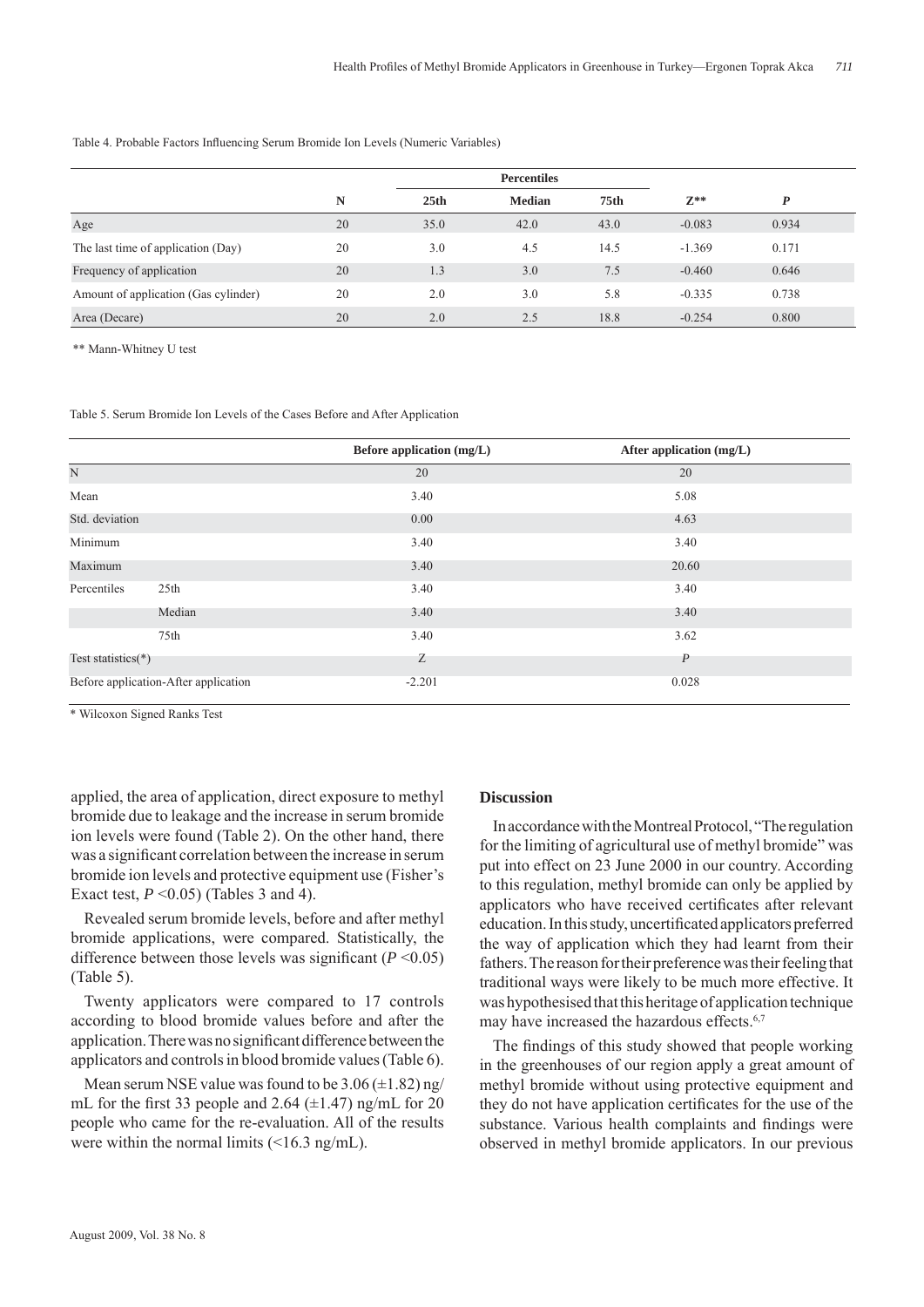|                     | <b>Cases</b>         |                      |                 |
|---------------------|----------------------|----------------------|-----------------|
|                     | <b>Before</b>        | <b>After</b>         |                 |
|                     | application $(mg/L)$ | application $(mg/L)$ | <b>Controls</b> |
| N                   | 20                   | 20                   | 17              |
| Mean                | 3.40                 | 5.08                 | 3.45            |
| Std. deviation      | 0.00                 | 4.63                 | 0.19            |
| Minimum             | 3.40                 | 3.40                 | 3.40            |
| 25                  | 3.40                 | 3.40                 | 3.40            |
| Median              | 3.40                 | 3.40                 | 3.40            |
| 75                  | 3.40                 | 3.62                 | 3.40            |
| Maximum             | 3.40                 | 20.60                | 4.20            |
| Test statistics (*) | Comparison of        | Comparison of        |                 |
|                     | bromide levels       | bromide levels       |                 |
|                     | of cases and         | of cases and         |                 |
|                     | controls before      | controls after       |                 |
|                     | application          | application          |                 |
| Mann-Whitney U      | 160.00               | 128.00               |                 |
| Z                   | $-1.085$             | $-1.873$             |                 |
| P                   | 0.278                | 0.061                |                 |

Table 6. Comparison of Bromide Levels of Cases and Controls Before and After Application

\* Grouping Variable: Applicator and control

study, it was shown that pesticides other than methyl bromide were also used haphazardly and in enormous amounts.<sup>11</sup> We believe that it would be appropriate to investigate the damage of these haphazardly used chemical substances to the applicators and the environment, and necessary precautions should be taken.

As the methyl bromide application characteristics of greenhouse workers were analysed, it was observed that the duration of application of the given substance ranged between 3 and 20 years with an average of 10 years. Despite these long periods of usage, none of these people were aware of or anxious about the harmful effects on their and their relatives' health. Besides these, the residences of nearly half of the applicators are located in the vicinity of the greenhouses. Therefore, we believe that the members of these families should also be taken into consideration when health screening procedures for the applicators are planned.

It was observed that the level of protective equipment usage by our subjects was insufficient for the protection of their health. Only one-fourth of the applicators were using masks for the entire application. Proper protective equipment usage during application is likely an ideal behaviour that should be achieved worldwide. Thorough review of the literature showed that this was not the case in reality.<sup>13-15</sup> For example, a study from Japan reported that 20.7% of the applicators used masks, 4.7% used protective clothing and 23.3% used gloves.16

The applicators with increased serum bromide levels after methyl bromide application were also those not using protective equipment during application. The failure to use protective equipment suggests that methyl bromide applicators did not receive training for their profession, although this is legally obligatory in our country.7

In our study, neurological, psychiatric, gastrointestinal and respiratory system symptoms were observed in most of the applicators. In a similar study, it was mentioned that neurological system complaints were the most common complaints and these were found to be consistent with our study. Sleeping difficulties and disorders that are defined as psychiatric symptoms were also present in our study. Five out of 20 applicators (25%) stated that they experienced a burning sensation in the eye due to the leakage during the application. In acute exposure cases, symptoms such as irritation in the eyes and coughing were observed among the applicators.16 In our study, 9.09% of the applicators stated that they had gastric ulcers. A similar incidence (8.9%) was reported by Kishi.17

The lack of a health monitoring system and health aid centre for emergency cases creates an unacceptable working environment for the applicators. The above observations of our study should be considered invaluable to the working safety of greenhouse workers.

Our study has some limitations in both the field study and laboratory investigation steps. The results obtained in laboratory investigations lead to limited discussions. Methyl bromide could not be detected in the blood samples of all workers. The probable reason for the absence of detectable methyl bromide in the samples may be its short half-life. It is well known that, after inhalation, methyl bromide is rapidly distributed and metabolised. A significant amount of methyl bromide is metabolised in the body into inorganic bromide, which is excreted in the urine.<sup>1</sup>

A significant difference was not determined between the serum bromide ion levels of the subject group and the control group. The half-life of bromide ion in the blood is 12 to 20 days. Blood sampling was not carried out until  $10.3 \pm$ 11.9 days after fumigation. Although the applicators were informed about the time of sample collection, the samples could not be obtained on the specified date and this was also considered a limitation of the study.9,18

We determined that there are few studies in the literature which evaluate the health status of methyl bromide applicators. In accordance with the Montreal Protocol, the signatory countries assume the responsibility of reducing the use of methyl bromide, ending the usage in the framework of a convenient programme and substitute its use with an alternative substance. However, our study showed that